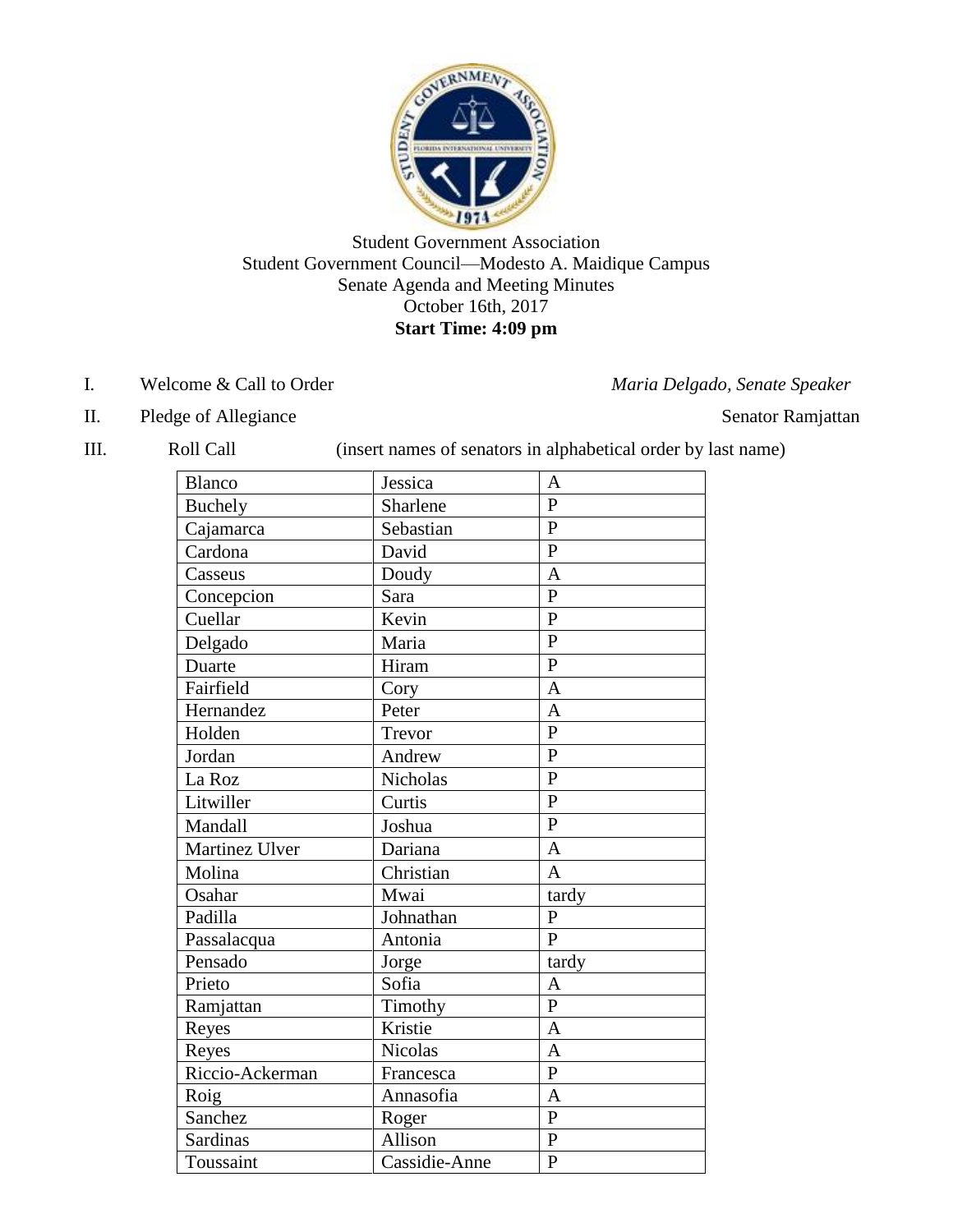| Vargas     | Paulo    |  |
|------------|----------|--|
| Watson     | Aujanae  |  |
| Williamson | Cristina |  |
| 23/34      |          |  |

- IV. Approval of the minutes
	- Senator Mandall moves to approve the minutes, Senator Watson seconds. Motion passes

### V. Old Business

- Senator Mandall moves to table to confirmation of secretary of Student Life, Senator Jordan seconds. Motion passes
- Senator Buchely moves to go straight to voting procedure, Senator Jordan seconds. Motion passes
- Confirmed:  $22/22$
- Senator Riccio Ackerman moves to introduce a new resolution for undocumented students, Senator Passalacqua seconds. Motion passes unanimously with 2/3 vote
- Senator Vargas moves for a Senate discussion for 10minutes, Senator Buchely seconds. Motion passes
- Senator Mandall moves to close discussion, Senator Toussaint seconds. Motion passes
- Senator Vargas to bypass rules and regulation, Senator Ramjattan seconds.

| <b>Blanco</b>  | Jessica   | $\overline{\phantom{a}}$ |
|----------------|-----------|--------------------------|
| Buchely        | Sharlene  | Aye                      |
| Cajamarca      | Sebastian | Aye                      |
| Cardona        | David     | Aye                      |
| Casseus        | Doudy     |                          |
| Concepcion     | Sara      | Aye                      |
| Cuellar        | Kevin     | Aye                      |
| Delgado        | Maria     | Aye                      |
| Duarte         | Hiram     | Aye                      |
| Fairfield      | Cory      |                          |
| Hernandez      | Peter     |                          |
| Holden         | Trevor    | Aye                      |
| Jordan         | Andrew    | Aye                      |
| La Roz         | Nicholas  | Aye                      |
| Litwiller      | Curtis    | Aye                      |
| Mandall        | Joshua    | Aye                      |
| Martinez Ulver | Dariana   |                          |
| Molina         | Christian |                          |
| Osahar         | Mwai      | Aye                      |
| Padilla        | Johnathan | Aye                      |
| Passalacqua    | Antonia   | Aye                      |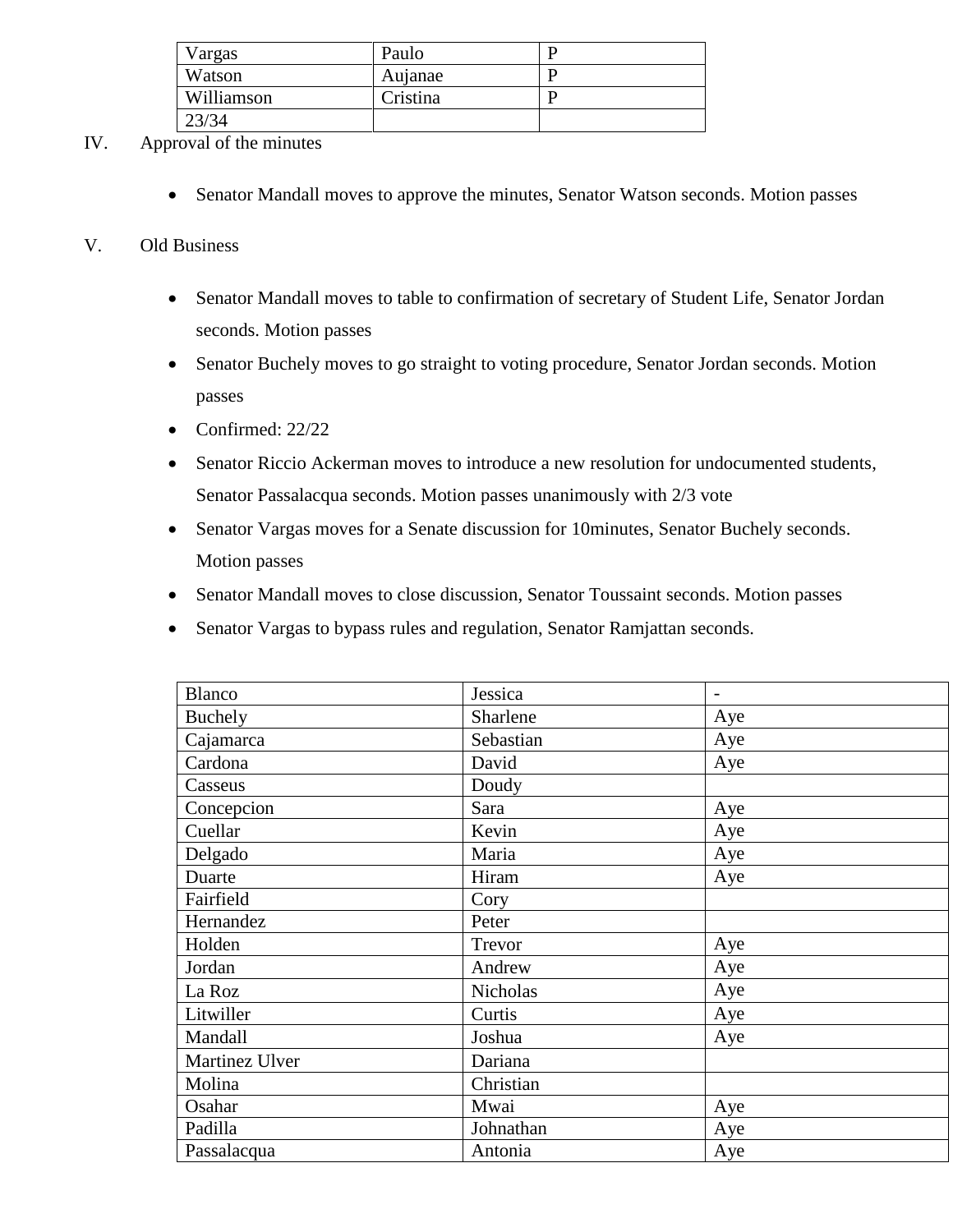| Pensado         | Jorge          | Aye |
|-----------------|----------------|-----|
| Prieto          | Sofia          |     |
| Ramjattan       | Timothy        | Aye |
| Reyes           | Kristie        |     |
| Reyes           | <b>Nicolas</b> |     |
| Riccio-Ackerman | Francesca      | Aye |
| Roig            | Annasofia      |     |
| Sanchez         | Roger          | Aye |
| Sardinas        | Allison        | Aye |
| Toussaint       | Cassidie-Anne  | Aye |
| Vargas          | Paulo          | Aye |
| Watson          | Aujanae        | Aye |
| Williamson      | Cristina       | Aye |
| 24/24           |                |     |

- Bypass confirmed 24/24
- Senator Mandall moves to bypass second reading on the resolution, Senator Riccio Ackerman seconds

| Blanco          | Jessica         | $\overline{\phantom{a}}$ |
|-----------------|-----------------|--------------------------|
| <b>Buchely</b>  | Sharlene        | Aye                      |
| Cajamarca       | Sebastian       | Aye                      |
| Cardona         | David           | Aye                      |
| Casseus         | Doudy           |                          |
| Concepcion      | Sara            | Aye                      |
| Cuellar         | Kevin           | Aye                      |
| Delgado         | Maria           | Aye                      |
| Duarte          | Hiram           | Aye                      |
| Fairfield       | Cory            |                          |
| Hernandez       | Peter           |                          |
| Holden          | Trevor          | Aye                      |
| Jordan          | Andrew          | Aye                      |
| La Roz          | <b>Nicholas</b> | Aye                      |
| Litwiller       | Curtis          | Aye                      |
| Mandall         | Joshua          | Aye                      |
| Martinez Ulver  | Dariana         |                          |
| Molina          | Christian       |                          |
| Osahar          | Mwai            | Aye                      |
| Padilla         | Johnathan       | Aye                      |
| Passalacqua     | Antonia         | Aye                      |
| Pensado         | Jorge           | Aye                      |
| Prieto          | Sofia           |                          |
| Ramjattan       | Timothy         | Aye                      |
| Reyes           | Kristie         |                          |
| Reyes           | <b>Nicolas</b>  |                          |
| Riccio-Ackerman | Francesca       | Aye                      |
| Roig            | Annasofia       |                          |
| Sanchez         | Roger           | Aye                      |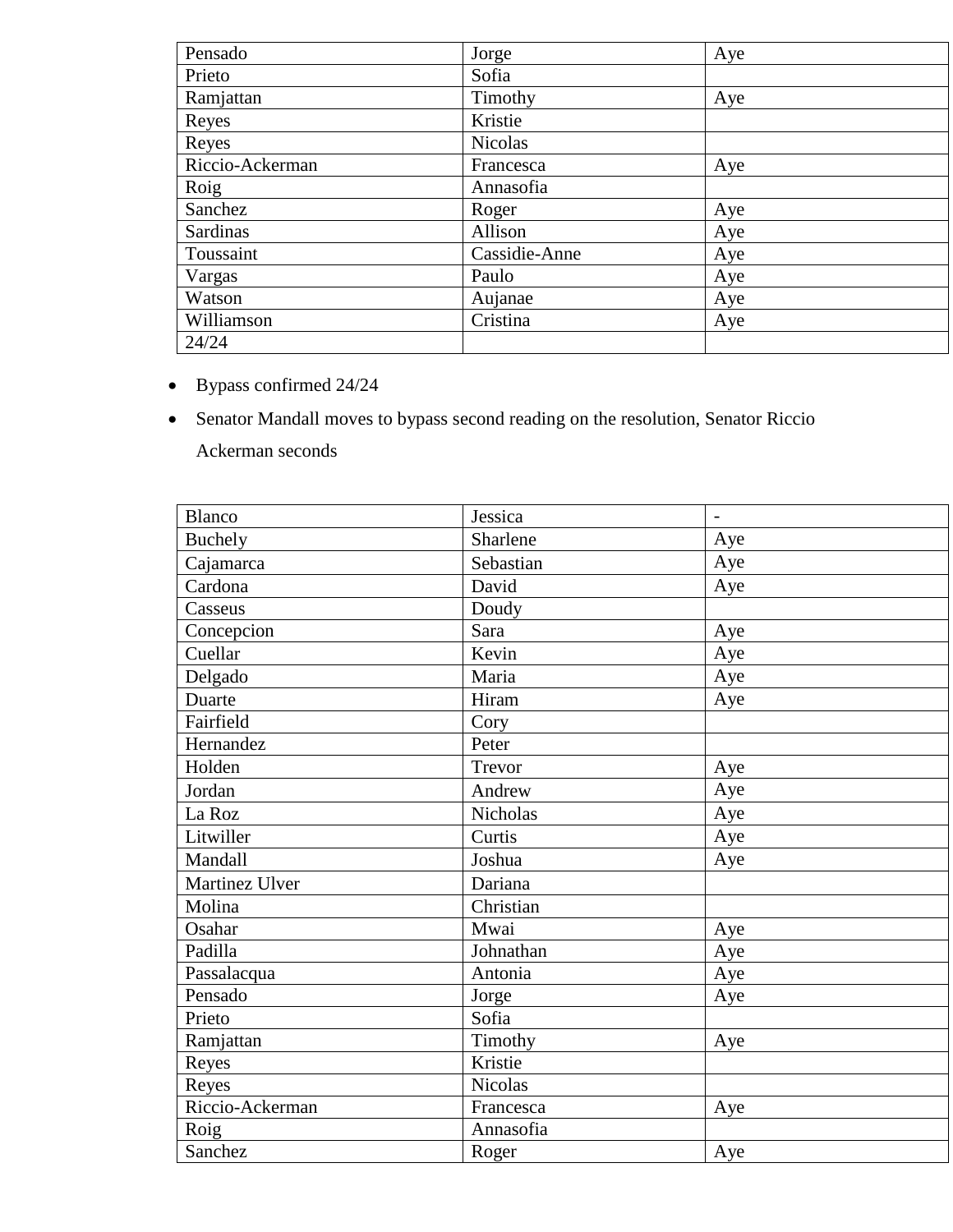| Sardinas   | Allison       | Aye |
|------------|---------------|-----|
| Toussaint  | Cassidie-Anne | Aye |
| Vargas     | Paulo         | Ave |
| Watson     | Aujanae       | Ave |
| Williamson | Cristina      | Ave |
| 24/24      |               |     |

- Enacted confirmed 24/24
- Senator Ramjattan moves to officially vote on the resolution, Senator Sardinas seconds

| <b>Blanco</b>      | Jessica         | $\frac{1}{2}$ |
|--------------------|-----------------|---------------|
| Buchely            | Sharlene        | Aye           |
| Cajamarca          | Sebastian       | Aye           |
| Cardona            | David           | Aye           |
| Casseus            | Doudy           |               |
| Concepcion         | Sara            | Aye           |
| Cuellar            | Kevin           | Aye           |
| Delgado            | Maria           | Aye           |
| Duarte             | Hiram           | Aye           |
| Fairfield          | Cory            |               |
| Hernandez          | Peter           |               |
| Holden             | Trevor          | Aye           |
| Jordan             | Andrew          | Aye           |
| La Roz             | <b>Nicholas</b> | Aye           |
| Litwiller          | Curtis          | Aye           |
| Mandall            | Joshua          | Aye           |
| Martinez Ulver     | Dariana         |               |
| Molina             | Christian       |               |
| Osahar             | Mwai            | Aye           |
| Padilla            | Johnathan       | Aye           |
| Passalacqua        | Antonia         | Aye           |
| Pensado            | Jorge           | Aye           |
| Prieto             | Sofia           |               |
| Ramjattan          | Timothy         | Aye           |
| Reyes              | Kristie         |               |
| Reyes              | <b>Nicolas</b>  |               |
| Riccio-Ackerman    | Francesca       | Aye           |
| $\overline{R}$ oig | Annasofia       |               |
| Sanchez            | Roger           | Aye           |
| <b>Sardinas</b>    | Allison         | Aye           |
| Toussaint          | Cassidie-Anne   | Aye           |
| Vargas             | Paulo           | Aye           |
| Watson             | Aujanae         | Aye           |
| Williamson         | Cristina        | Aye           |
| 24/24              |                 |               |

- Resolution passes 24/24
- Senator Toussaint moves to go into New Business, Senator Vargas seconds. Motion passes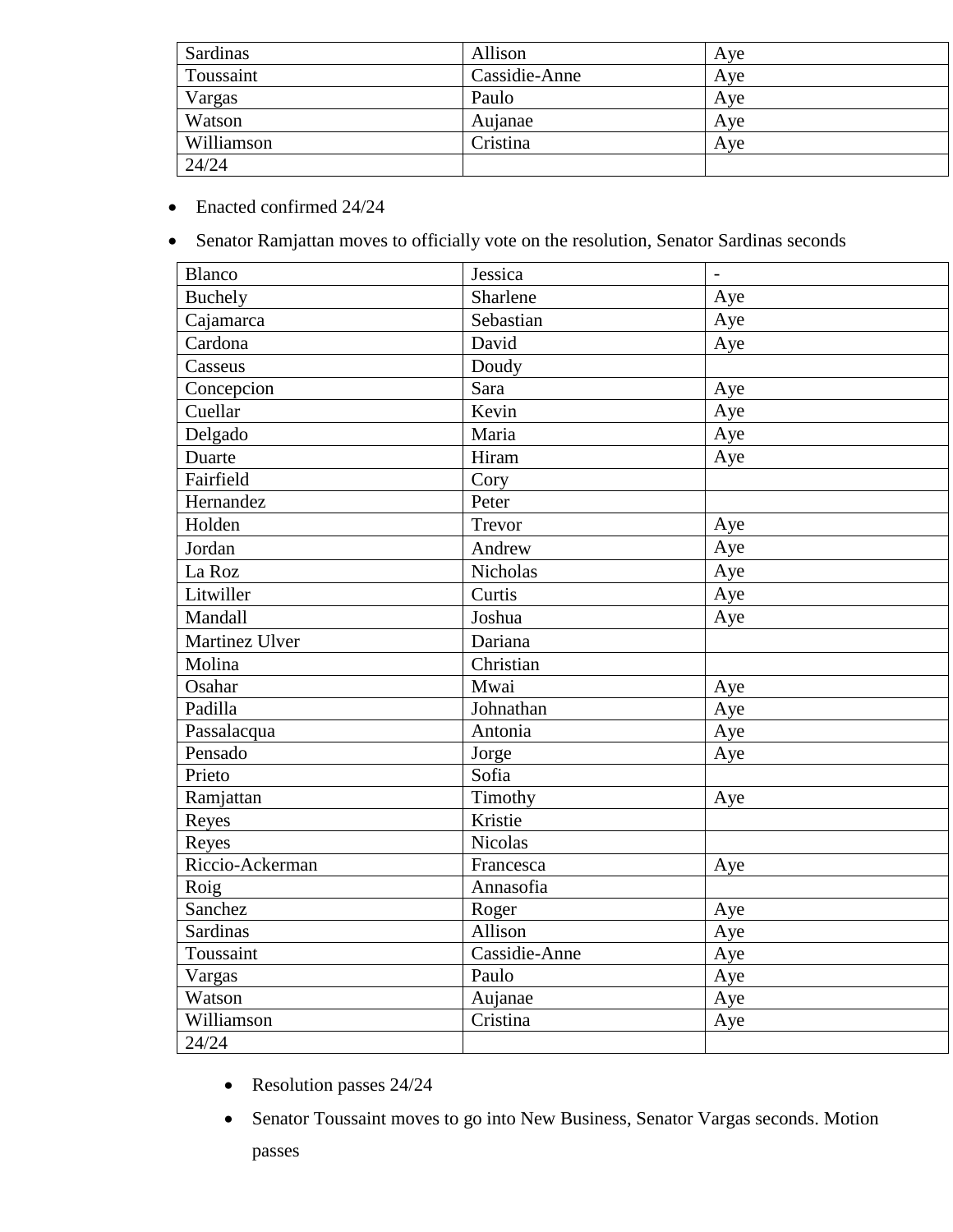#### VI. New Business

- A. Senate Bill 1707; Revision of the Senate Statues and the Senate Rules and Procedures
	- Senator Passalacqua moves to bypass second reading, Senator Watson seconds. Motion is striked by Senator Delgado
	- Senator Ramjattan moves for a minute explanation of the bill, Senator Buchely seconds, Motion Passes
	- Senator Passalacqua moves to bypass second reading, Senator Buchely seconds

| <b>Blanco</b>   | Jessica        | $\qquad \qquad \blacksquare$ |
|-----------------|----------------|------------------------------|
| Buchely         | Sharlene       | Aye                          |
| Cajamarca       | Sebastian      | Aye                          |
| Cardona         | David          | Aye                          |
| Casseus         | Doudy          |                              |
| Concepcion      | Sara           | Aye                          |
| Cuellar         | Kevin          | Aye                          |
| Delgado         | Maria          | Aye                          |
| Duarte          | Hiram          | Aye                          |
| Fairfield       | Cory           |                              |
| Hernandez       | Peter          |                              |
| Holden          | Trevor         | Aye                          |
| Jordan          | Andrew         | Aye                          |
| La Roz          | Nicholas       | Nay                          |
| Litwiller       | Curtis         | Aye                          |
| Mandall         | Joshua         | Aye                          |
| Martinez Ulver  | Dariana        |                              |
| Molina          | Christian      |                              |
| Osahar          | Mwai           | Aye                          |
| Padilla         | Johnathan      | Aye                          |
| Passalacqua     | Antonia        | Aye                          |
| Pensado         | Jorge          | Aye                          |
| Prieto          | Sofia          |                              |
| Ramjattan       | Timothy        | Aye                          |
| Reyes           | Kristie        |                              |
| Reyes           | <b>Nicolas</b> |                              |
| Riccio-Ackerman | Francesca      | Aye                          |
| Roig            | Annasofia      |                              |
| Sanchez         | Roger          | Aye                          |
| Sardinas        | Allison        | Aye                          |
| Toussaint       | Cassidie-Anne  | Aye                          |
| Vargas          | Paulo          | Aye                          |
| Watson          | Aujanae        | Aye                          |
| Williamson      | Cristina       | Aye                          |
| 23/24           |                |                              |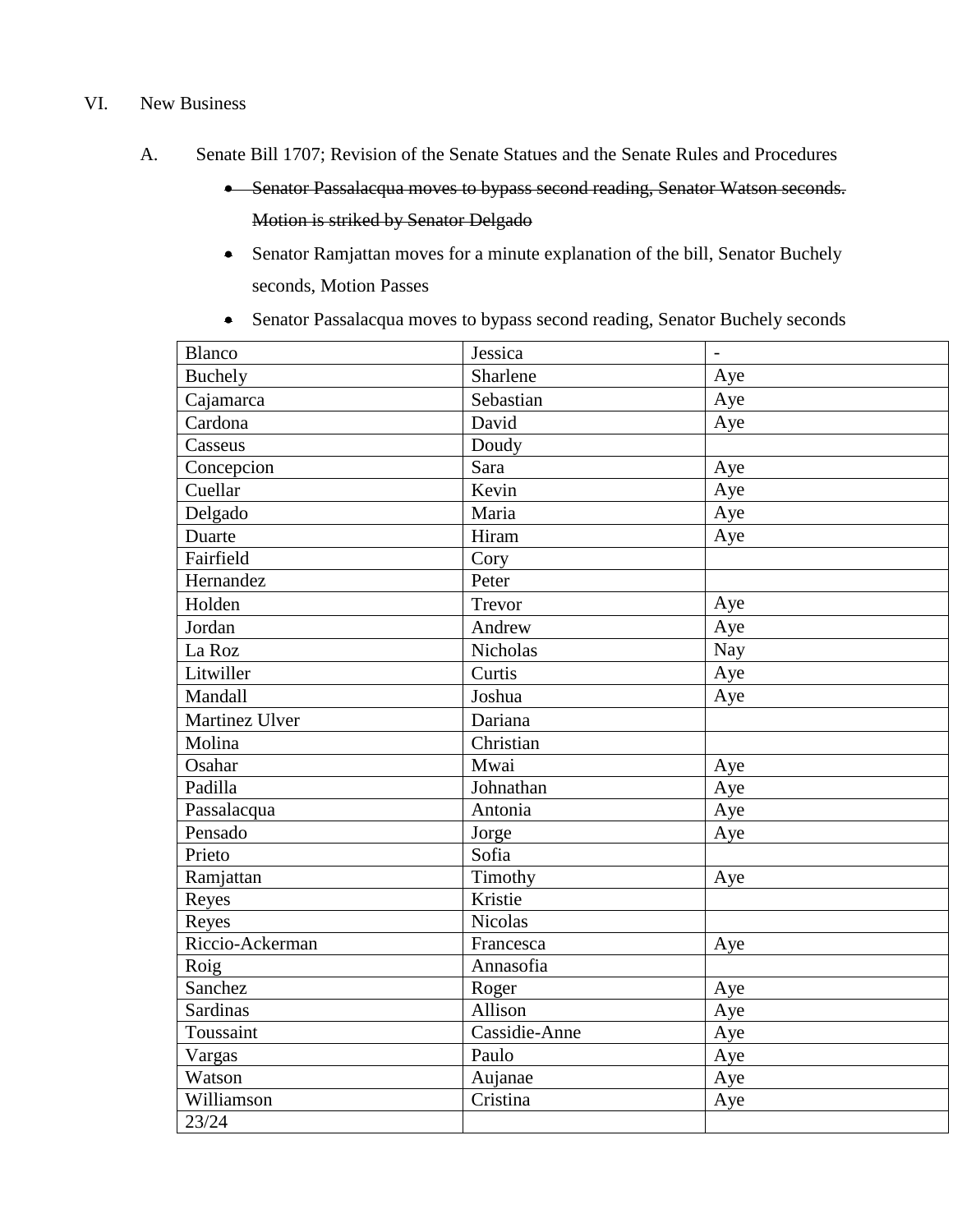Senator Passalacqua moves to officially vote on the bill, Senator Buchely seconds

| <b>Blanco</b>   | Jessica         | $\qquad \qquad -$ |
|-----------------|-----------------|-------------------|
|                 | Sharlene        |                   |
| <b>Buchely</b>  |                 | Aye               |
| Cajamarca       | Sebastian       | Aye               |
| Cardona         | David           | Aye               |
| Casseus         | Doudy           |                   |
| Concepcion      | Sara            | Aye               |
| Cuellar         | Kevin           | Aye               |
| Delgado         | Maria           | Aye               |
| Duarte          | Hiram           | Aye               |
| Fairfield       | Cory            |                   |
| Hernandez       | Peter           |                   |
| Holden          | Trevor          | Aye               |
| Jordan          | Andrew          | Aye               |
| La Roz          | <b>Nicholas</b> | Aye               |
| Litwiller       | Curtis          | Aye               |
| Mandall         | Joshua          | Aye               |
| Martinez Ulver  | Dariana         |                   |
| Molina          | Christian       |                   |
| Osahar          | Mwai            | Aye               |
| Padilla         | Johnathan       | Aye               |
| Passalacqua     | Antonia         | Aye               |
| Pensado         | Jorge           | Aye               |
| Prieto          | Sofia           |                   |
| Ramjattan       | Timothy         | Aye               |
| Reyes           | Kristie         |                   |
| Reyes           | <b>Nicolas</b>  |                   |
| Riccio-Ackerman | Francesca       | Aye               |
| Roig            | Annasofia       |                   |
| Sanchez         | Roger           | Aye               |
| <b>Sardinas</b> | Allison         | Aye               |
| Toussaint       | Cassidie-Anne   | Aye               |
| Vargas          | Paulo           | Aye               |
| Watson          | Aujanae         | Aye               |
| Williamson      | Cristina        | Aye               |
| 24/24           |                 |                   |
|                 |                 |                   |

- $\bullet$  Bill passes 24/24
- Senator Buchely moves to table the graduate senator for next week, Senator Jordan seconds. Motion passes
- Election of Finance Committee Members
	- A. Election of the Finance Committee Graduate Senator
	- B. Election of the Finance Committee Lower Division Senator
- Senator Buchely moves to open nominations, Senator Jordan seconds. Motion passes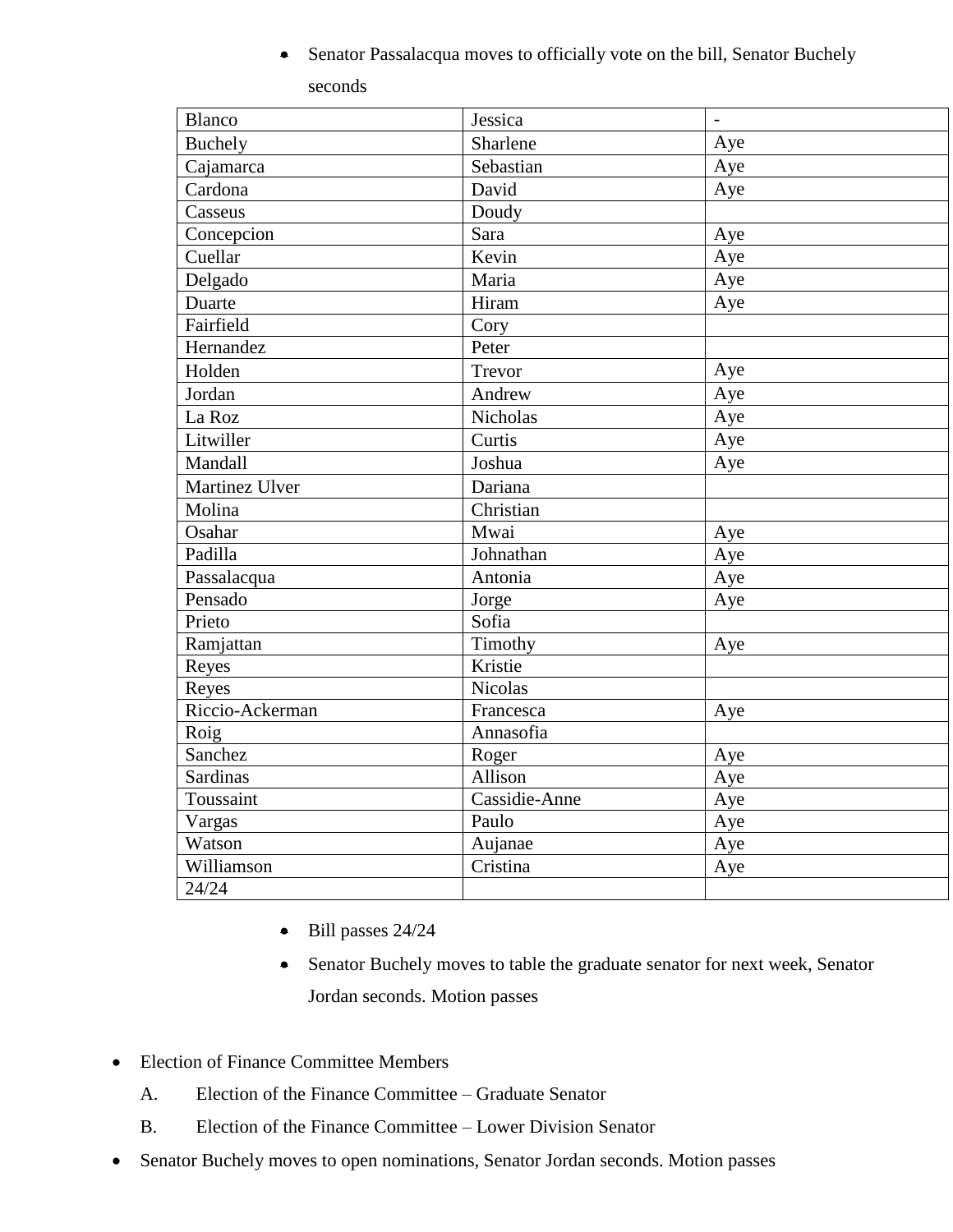- Senator Ramjattan nominates Senator Casseus, Senator Casseus accepts
- Senator Ramjattan nominates Senator Pensado, Senator Pensado declines
- Senator Watson moves to close nominations, Senator Ramjattan seconds, Motion passes
- Senator Ramjattan moves to go into voting procedure, Senator Buchely seconds.

| <b>Blanco</b>            | Jessica        | ÷,      |
|--------------------------|----------------|---------|
| <b>Buchely</b>           | Sharlene       | Aye     |
| Cajamarca                | Sebastian      | Aye     |
| Cardona                  | David          | Aye     |
| Casseus                  | Doudy          | Aye     |
| Concepcion               | Sara           | Aye     |
| Cuellar                  | Kevin          | Aye     |
| Delgado                  | Maria          | Aye     |
| Duarte                   | Hiram          |         |
| Fairfield                | Cory           |         |
| Hernandez                | Peter          |         |
| Holden                   | Trevor         | Aye     |
| Jordan                   | Andrew         | Aye     |
| La Roz                   | Nicholas       | Aye     |
| Litwiller                | Curtis         | Aye     |
| Mandall                  | Joshua         | Aye     |
| Martinez Ulver           | Dariana        |         |
| Molina                   | Christian      |         |
| Osahar                   | Mwai           |         |
| Padilla                  | Johnathan      |         |
| Passalacqua              | Antonia        |         |
| Pensado                  | Jorge          | Aye     |
| Prieto                   | Sofia          |         |
| Ramjattan                | Timothy        | Aye     |
| Reyes                    | Kristie        |         |
| Reyes                    | <b>Nicolas</b> |         |
| Riccio-Ackerman          | Francesca      | Aye     |
| $\overline{\text{Roig}}$ | Annasofia      |         |
| Sanchez                  | Roger          | Aye     |
| <b>Sardinas</b>          | Allison        |         |
| Toussaint                | Cassidie-Anne  | Abstain |
| Vargas                   | Paulo          | Aye     |
| Watson                   | Aujanae        | Aye     |
| Williamson               | Cristina       | Aye     |
| 19/20                    |                |         |

- Senator Casseus is confirmed
- Senator Buchely moves to open nominations for at large, Senator Toussaint seconds. Motion passes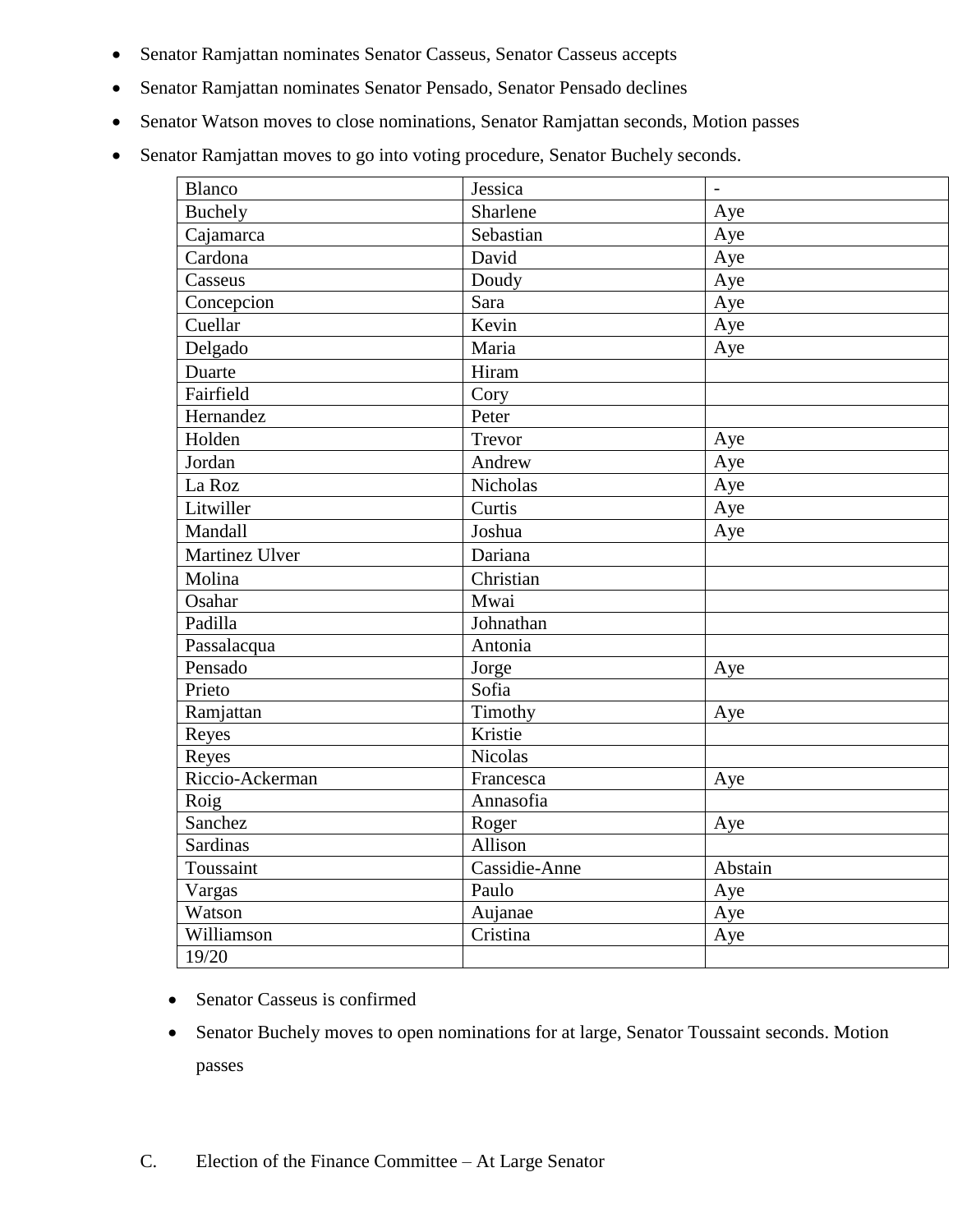- Senator Buchely nominates Senator Cuellar, Senator Cuellar accepts
- Senator Buchely moves to close nominations. Senator Toussaint seconds. Motion passes
- Senator Jordan moves into voting procedure, Senator Ramjattan seconds. Motion passes

| <b>Blanco</b>   | Jessica         | $\blacksquare$ |
|-----------------|-----------------|----------------|
| <b>Buchely</b>  | Sharlene        | Aye            |
| Cajamarca       | Sebastian       | Aye            |
| Cardona         | David           | Aye            |
| Casseus         | Doudy           | Aye            |
| Concepcion      | Sara            | Aye            |
| Cuellar         | Kevin           | Abstain        |
| Delgado         | Maria           | Aye            |
| Duarte          | Hiram           |                |
| Fairfield       | Cory            |                |
| Hernandez       | Peter           |                |
| Holden          | Trevor          | Aye            |
| Jordan          | Andrew          | Aye            |
| La Roz          | <b>Nicholas</b> | Aye            |
| Litwiller       | Curtis          | Aye            |
| Mandall         | Joshua          | Aye            |
| Martinez Ulver  | Dariana         |                |
| Molina          | Christian       |                |
| Osahar          | Mwai            |                |
| Padilla         | Johnathan       |                |
| Passalacqua     | Antonia         |                |
| Pensado         | Jorge           | Aye            |
| Prieto          | Sofia           |                |
| Ramjattan       | Timothy         | Aye            |
| Reyes           | Kristie         |                |
| Reyes           | <b>Nicolas</b>  |                |
| Riccio-Ackerman | Francesca       | Aye            |
| Roig            | Annasofia       |                |
| Sanchez         | Roger           | Aye            |
| <b>Sardinas</b> | Allison         |                |
| Toussaint       | Cassidie-Anne   | Abstain        |
| Vargas          | Paulo           | Aye            |
| Watson          | Aujanae         | Aye            |
| Williamson      | Cristina        | Aye            |
| 18/20           |                 |                |

- Senator Cuellar is confirmed
- Senator Toussaint moves to open nominations for senator, Senator Ramjattan seconds. Motion passes
- Senator Riccio Ackerman nominates Senator Sanchez, Senator Sanchez accepts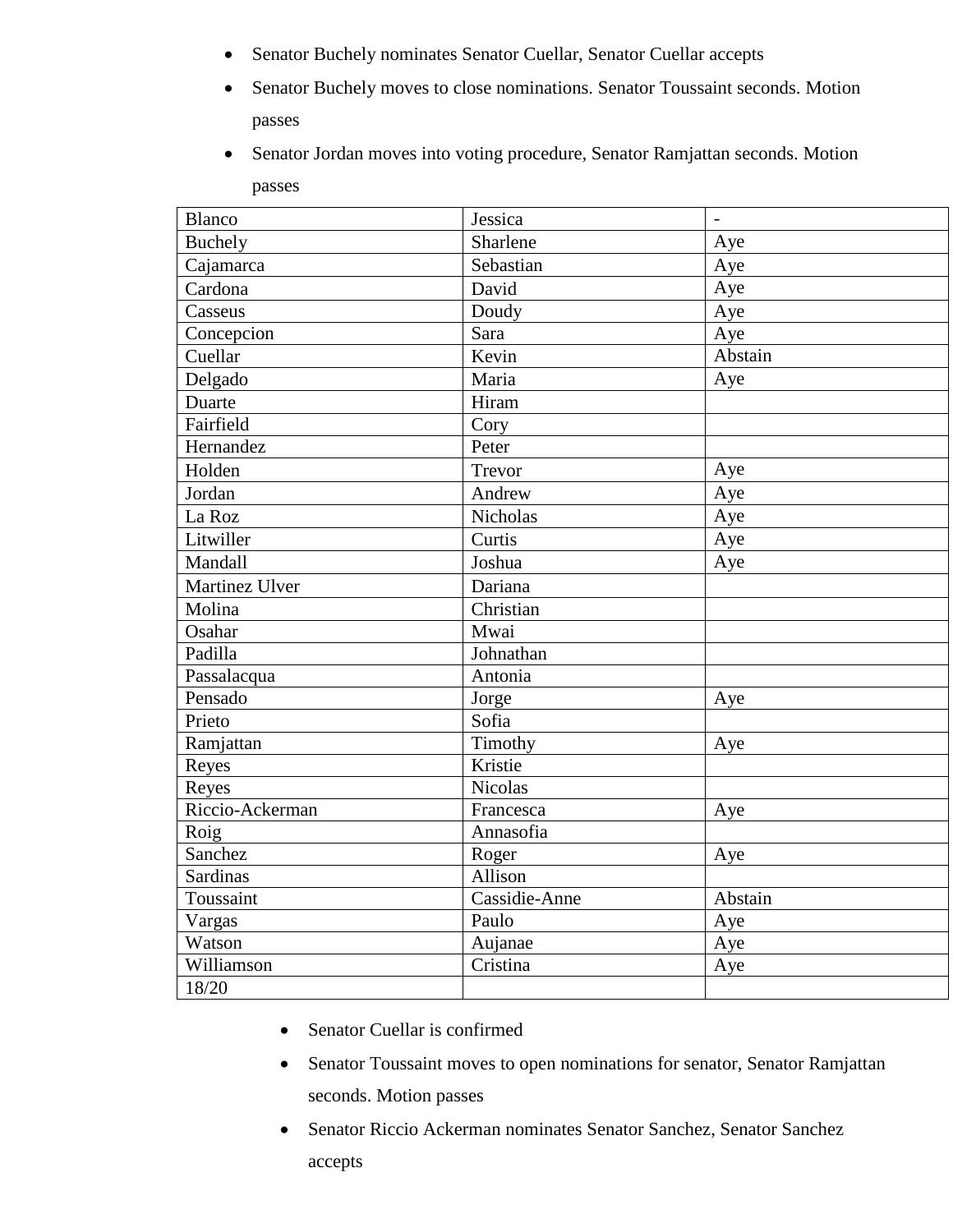- Senator Ramjattan nominates Senator Buchely, Senator Bucely accepts
- Senator Toussaint nominates Senator Cardona, Senator Cardona declines
- Senator Ramjattan moves to close nominations, Senator Vargas seconds.
- Senator Toussaint moves to go into voting procedure, Senator Mandall seconds.
- Senator Buchely

| <b>Blanco</b>   | Jessica        | $\overline{\phantom{m}}$ |
|-----------------|----------------|--------------------------|
| <b>Buchely</b>  | Sharlene       | Aye                      |
| Cajamarca       | Sebastian      | Aye                      |
| Cardona         | David          | Aye                      |
| Casseus         | Doudy          | Aye                      |
| Concepcion      | Sara           | Aye                      |
| Cuellar         | Kevin          | Aye                      |
| Delgado         | Maria          | Aye                      |
| Duarte          | Hiram          |                          |
| Fairfield       | Cory           |                          |
| Hernandez       | Peter          |                          |
| Holden          | Trevor         | Aye                      |
| Jordan          | Andrew         | Aye                      |
| La Roz          | Nicholas       | Aye                      |
| Litwiller       | Curtis         | Aye                      |
| Mandall         | Joshua         | Aye                      |
| Martinez Ulver  | Dariana        |                          |
| Molina          | Christian      |                          |
| Osahar          | Mwai           |                          |
| Padilla         | Johnathan      |                          |
| Passalacqua     | Antonia        |                          |
| Pensado         | Jorge          | Aye                      |
| Prieto          | Sofia          |                          |
| Ramjattan       | Timothy        | <b>Nay</b>               |
| Reyes           | Kristie        |                          |
| Reyes           | <b>Nicolas</b> |                          |
| Riccio-Ackerman | Francesca      | Aye                      |
| Roig            | Annasofia      |                          |
| Sanchez         | Roger          | Aye                      |
| <b>Sardinas</b> | Allison        |                          |
| Toussaint       | Cassidie-Anne  | Aye                      |
| Vargas          | Paulo          | Aye                      |
| Watson          | Aujanae        | Aye                      |
| Williamson      | Cristina       | Aye                      |
| 19/20           |                |                          |

## • Senator Sanchez

| D <sub>1</sub>      | lessic2                 | $\overline{\phantom{0}}$ |
|---------------------|-------------------------|--------------------------|
| <b>Blanco</b>       | ـ ـ ـ ـ ـ ـ ـ ـ ـ ـ ـ ـ |                          |
| D<br><b>Buchely</b> | $\sim$<br>Shariene      | Aye                      |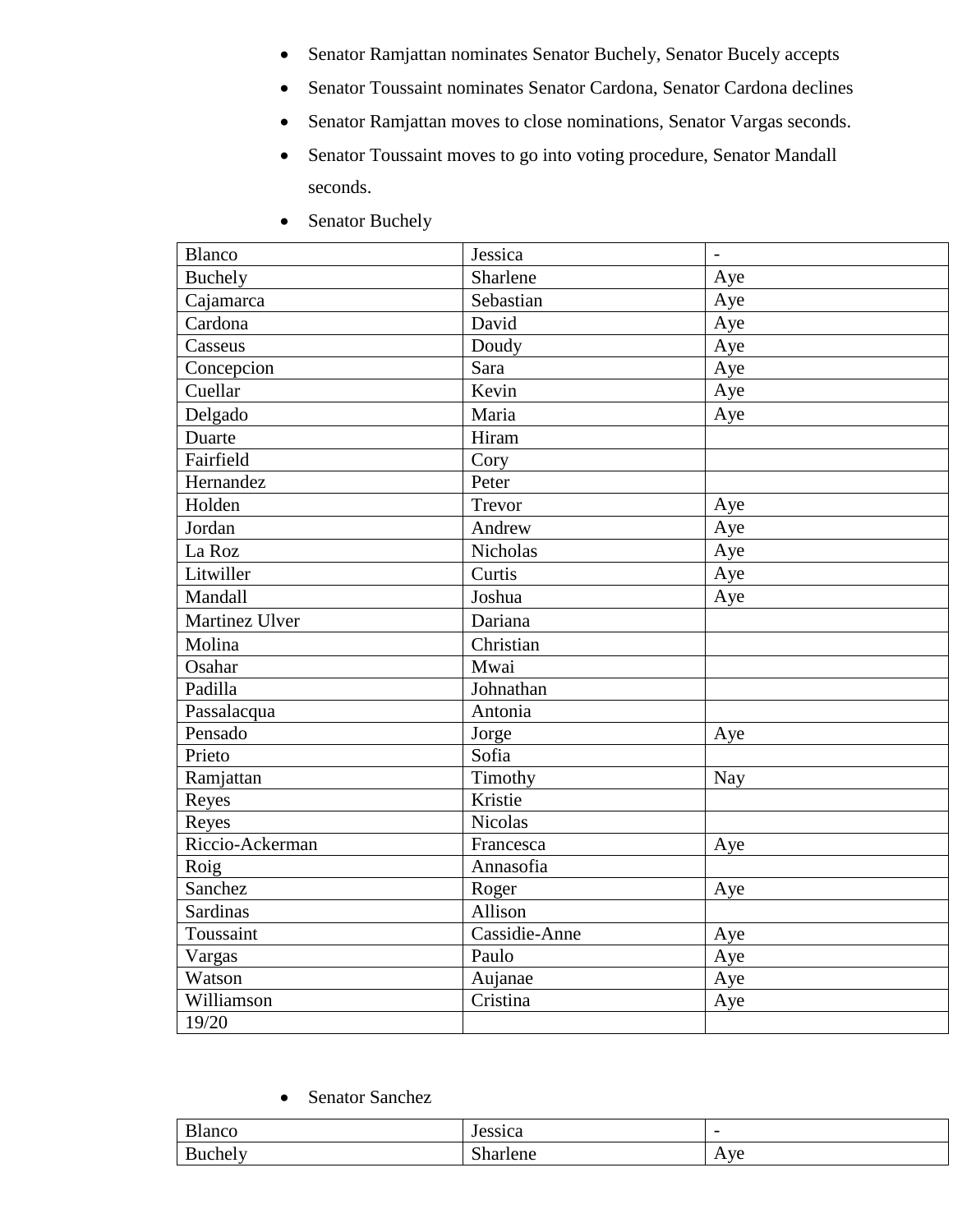| Cajamarca       | Sebastian       | Aye     |
|-----------------|-----------------|---------|
| Cardona         | David           | Aye     |
| Casseus         | Doudy           | Aye     |
| Concepcion      | Sara            | Aye     |
| Cuellar         | Kevin           | Aye     |
| Delgado         | Maria           | Aye     |
| Duarte          | Hiram           |         |
| Fairfield       | Cory            |         |
| Hernandez       | Peter           |         |
| Holden          | Trevor          | Aye     |
| Jordan          | Andrew          | Aye     |
| La Roz          | <b>Nicholas</b> | Aye     |
| Litwiller       | Curtis          | Aye     |
| Mandall         | Joshua          | Aye     |
| Martinez Ulver  | Dariana         |         |
| Molina          | Christian       |         |
| Osahar          | Mwai            |         |
| Padilla         | Johnathan       |         |
| Passalacqua     | Antonia         |         |
| Pensado         | Jorge           | Aye     |
| Prieto          | Sofia           |         |
| Ramjattan       | Timothy         | Aye     |
| Reyes           | Kristie         |         |
| Reyes           | <b>Nicolas</b>  |         |
| Riccio-Ackerman | Francesca       | Aye     |
| Roig            | Annasofia       |         |
| Sanchez         | Roger           | Abstain |
| <b>Sardinas</b> | Allison         |         |
| Toussaint       | Cassidie-Anne   | Abstain |
| Vargas          | Paulo           | Aye     |
| Watson          | Aujanae         | Aye     |
| Williamson      | Cristina        | Aye     |
| 18/20           |                 |         |

- D. Election of the Finance Committee Senator (2)
	- Senator Buchely and Senator Sanchez are both confirmed ^^^
- Confirmation of Cabinet Positions
	- A. Confirmation of the Secretary of Internal Affairs Rebecca Valeriano
- Senator Buchely moves to go into voting procedure, Senator Ramjattan seconds. Motion passes
- 19/20, Senator Toussaint abstains. Confirmed
	- B. Confirmation of the Secretary of Transportation Camila Martinez